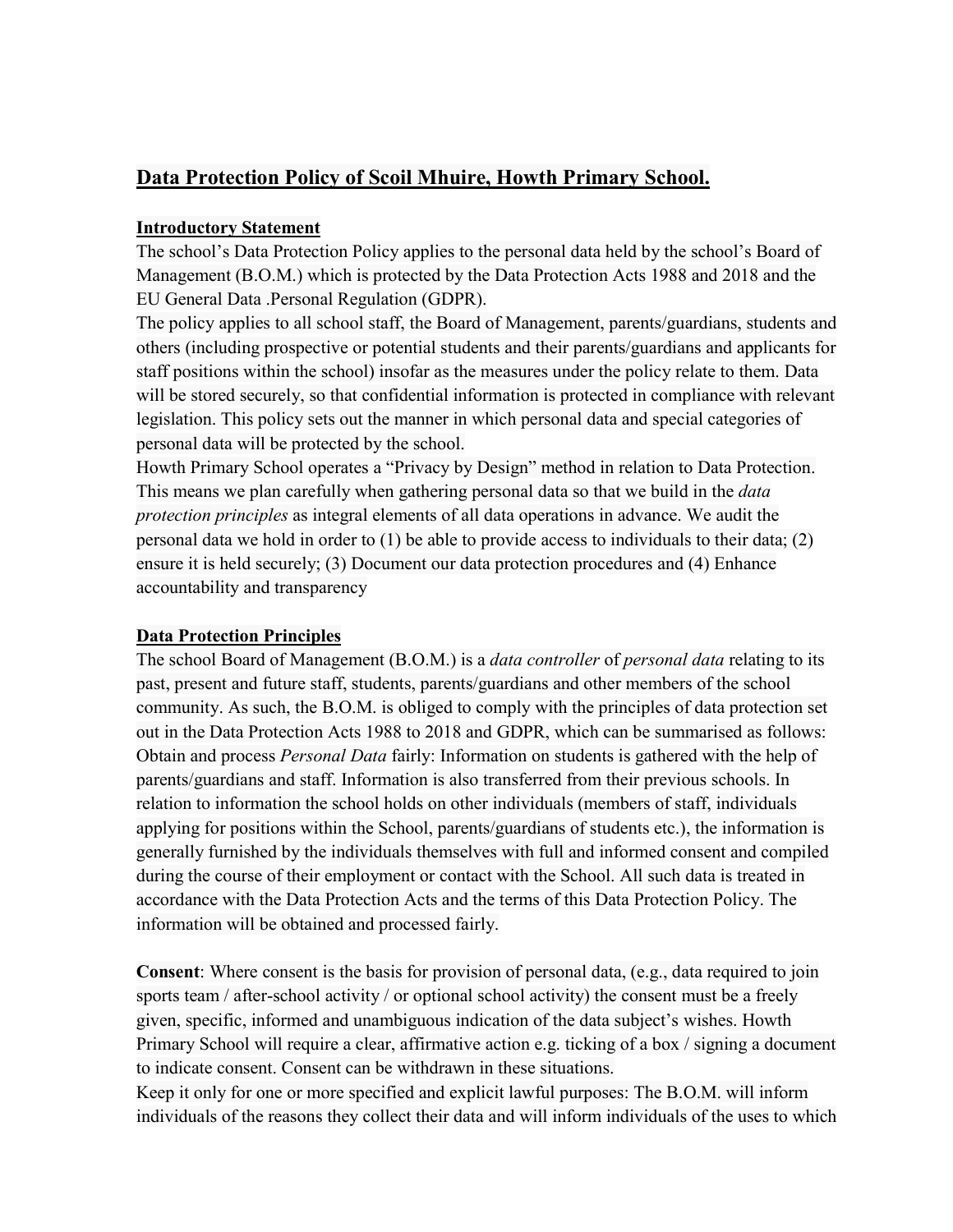their data will be put. All information is kept with the best interest of the individual in mind at all times.

Process it only in ways compatible with the purposes for which it was given initially: Data relating to individuals will only be processed in a manner consistent with the purposes for which it was gathered. Information will only be disclosed on a need to know basis, and access to it will be strictly controlled.

Keep *Personal Data* safe and secure: Only those with a genuine reason for doing so may gain access to the information. Personal Data is securely stored under lock and key in the case of manual records and protected with firewall software and password protection in the case of electronically stored data. Portable devices storing personal data (such as laptops) should be encrypted and password protected before they are removed from the school premises.

Keep Personal Data accurate, complete and up-to-date: Students, parents/guardians, and/or staff should inform the school of any change which the school should make to their personal data and/or sensitive personal data to ensure that the individual's data is accurate, complete and upto-date. Once informed, the school will make all necessary changes to the relevant records. Records must not be altered or destroyed without proper authorisation. If alteration/correction is required, then a note of the fact of such authorisation and the alteration(s) to be made to any original record/documentation should be dated and signed by the person making that change. Ensure that it is adequate, relevant and not excessive: Only the necessary amount of information required to provide an adequate service will be gathered and stored.

Retain it no longer than is necessary for the specified purpose or purposes for which it was given: As a general rule, the information will be kept for the duration of the individual's time in the school. Thereafter, the school will comply with DES guidelines on the storage of Personal Data and Sensitive Personal Data relating to a student. In the case of members of staff, the school will comply with both DES guidelines and the requirements of the Revenue Commissioners with regard to the retention of records relating to employees. The school may also retain the data relating to an individual for a longer length of time for the purposes of complying with relevant provisions of law and or/defending a claim under employment legislation and/or contract and/or civil law.See *School Record Retention table*

Provide a copy of their *personal data* to any individual, on request: Individuals have a right to know what personal data is held about them, by whom, and the purpose for which it is held.

### **Scope**

Purpose of the Policy: The Data Protection Acts 1988 to 2018 and GDPR apply to the keeping and processing of Personal Data. The purpose of this policy is to assist the school to meet its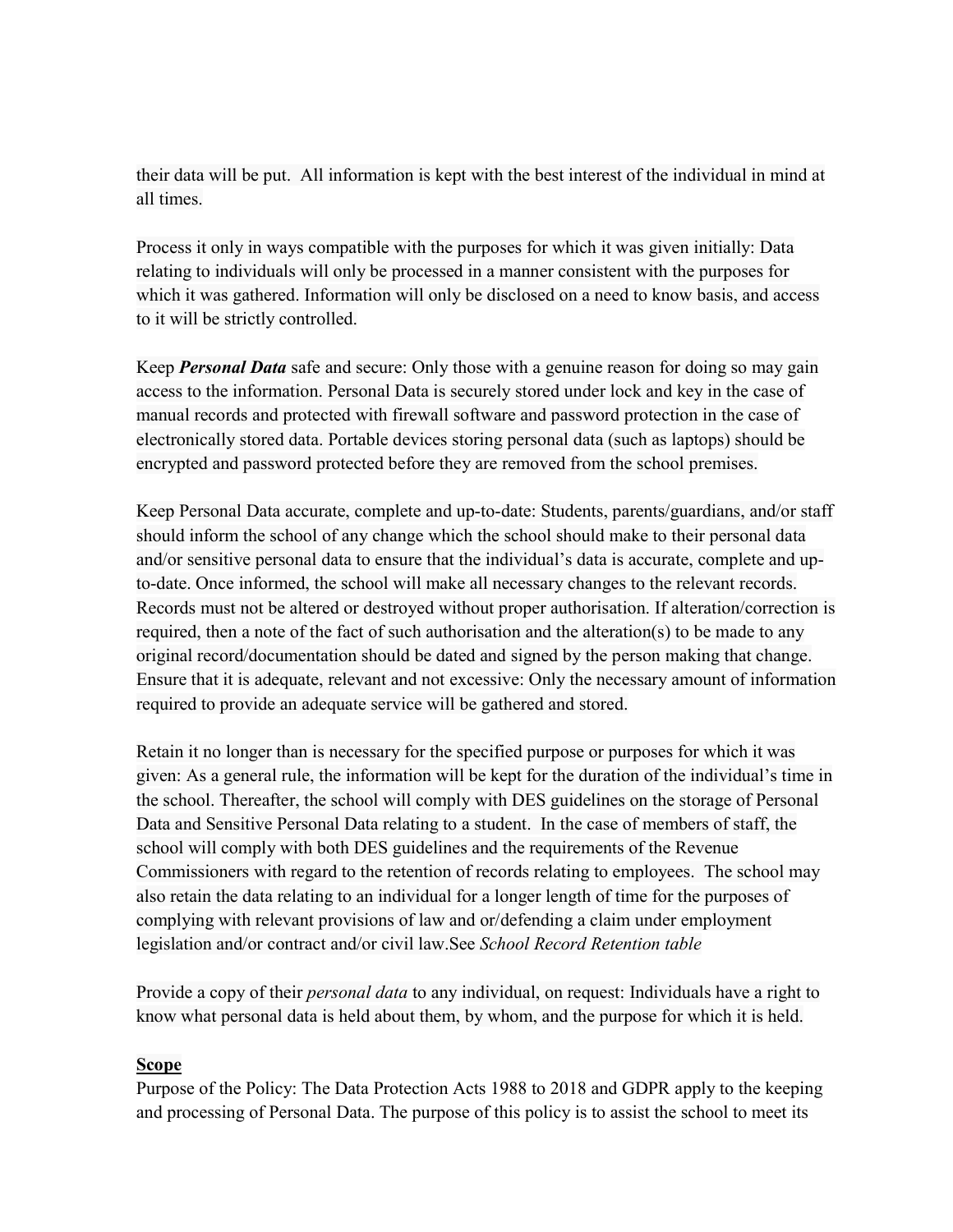statutory obligations, to explain those obligations to School staff, and to inform staff, students and their parents/guardians how their data will be treated.

The policy applies to all school staff, the Board of Management, parents/guardians, students and others (including prospective or potential students and their parents/guardians, and applicants for staff positions within the school) insofar as the school handles or processes their *Personal Data* in the course of their dealings with the school.

### **Definition of Data Protection Terms**

In order to properly understand the school's obligations, there are some key terms which should be understood by all relevant school staff:

*Data* means information in a form that can be processed. It includes both *automated data* (e.g. electronic data) and *manual data*.

*Personal Data* means any data relating to an identified or identifiable natural person i.e., a living individual who is or can be identified either from the data in conjunction with other information that is in or likely to come into, the possession of the Data Controller (B.O.M.). *Data Controller* is the Board of Management of the school.

*Data Subject* is an individual who is the subject of personal data.

*Data Processing* - performing any operation or set of operations on data, including:

Obtaining, recording or keeping data,

Collecting, organising, storing, altering or adapting data,

Retrieving, consulting or using the data,

Disclosing the data by transmitting,disseminating or otherwise making it available, Aligning, combining, blocking, erasing or destroying the data.

*Data Processor* - a person who processes personal information on behalf of a data controller, but does not include an employee of a data controller who processes such data in the course of their employment, for example, this might mean an employee of an organisation to which the data controller out-sources work. The Data Protection legislation places responsibilities on such entities in relation to their processing of the data, e.g. Aladdin

*Automated data* means any information on computer, or information recorded with the intention that it be *processed* by computer. *Manual data* means information that is kept/recorded as part of a *relevant filing system* or with the intention that it form part of a relevant filing system.

*Special categories of Personal Data* refers to *Personal Data* regarding a person's racial or ethnic origin,

political opinions or religious or philosophical beliefs

physical or mental health

sexual life and sexual orientation

genetic and biometric data

criminal convictions or the alleged commission of an offence

trade union membership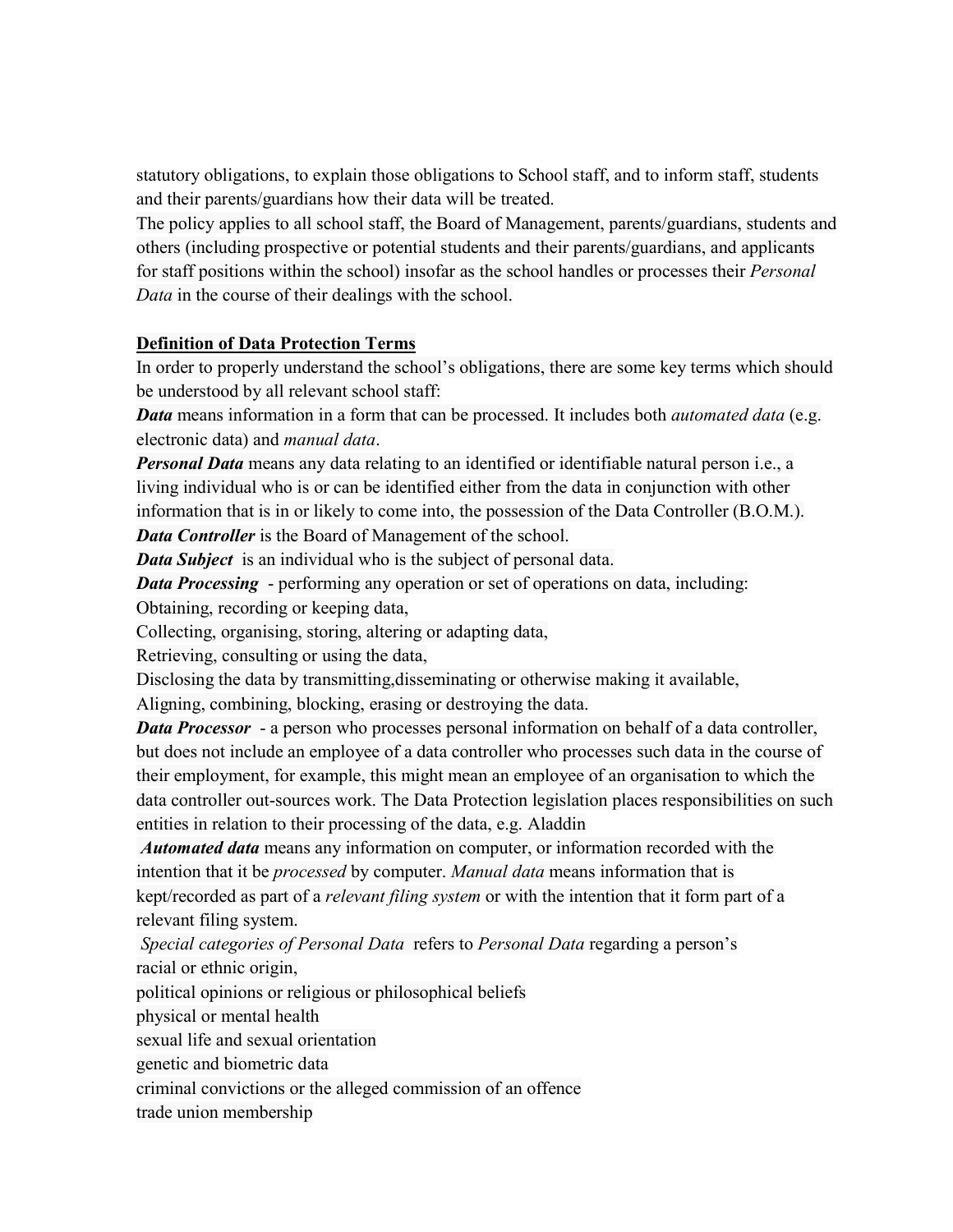*Personal Data Breach* a breach of security leading to the accidental or unlawful destruction, loss, alteration, unauthorised disclosure of or access to personal data transmitted, stored or otherwise processed. This means any compromise or loss of personal data, no matter how or where it occurs.

### **Rationale**

In addition to its legal obligations under the broad remit of educational legislation, the school has a legal responsibility to comply with the Data Protection Acts, 1988 to 2018 and the GDPR. This policy explains what sort of data is collected, why it is collected, for how long it will be stored and with whom it will be shared.

The school takes its responsibilities under data protection law very seriously and wishes to put in place safe practices to safeguard individual's personal data. It is also recognised that recording factual information accurately and storing it safely facilitates an evaluation of the information, enabling the Principal and Board of Management to make decisions in respect of the efficient running of the School. The efficient handling of data is also essential to ensure that there is consistency and continuity where there are changes of personnel within the school and board of management.

### **Other Legal Obligations**

Implementation of this poli[cy takes into account](http://acts2.oireachtas.ie/zza51y1998.1.html) the school's other legal obligations and responsibilities. Some of these are directly relevant to data protection. *For example:* Under Section  $9(g)$  of the Education Act, 1998, the parents of a student, or a student who has reached the age of 18 yea[rs, must be given access to recor](http://www.oireachtas.ie/documents/bills28/acts/2000/a2200.pdf)ds kept by the school relating to the progress of the student in their education

Under Section 20 of the Education (Welfare) Act, 2000, the school must maintain a register of all students attending the School

Under section 20(5) of the Education (Welfare) Act, 2000, a principal is obliged to notify certain information relating to the child's attendance in school and other matters relating to the child's educational progress to the Principal of another school to which a student is transferring. Howth Primary School sends, by post, a copy of a child's *Passport*, as provided by the National Council for Curriculum and Assessment, to the Principal of the Post Primary School in which the pupil has been enrolled.

Where reports have been carried out by professionals, apart from Howth Primary School staff, are on current pupil files; such reports are only passed on the the Post Primary school following written permission havin[g been sought and received from](http://www.oireachtas.ie/documents/bills28/acts/2000/a2200.pdf) the parents of said pupils.

Under Section 21 of the Education (Welfare) Act, 2000, the school must record the attendance or non-attendance of stud[ents registered at the school on e](http://www.oireachtas.ie/documents/bills28/acts/2000/a2200.pdf)ach school day

Under Section 28 of the Education (Welfare) Act, 2000, the School may supply *Personal Data*  kept by it to certain prescribed bodies (the Department of Education and Skills, Tusla, the National Council for Special Education). The B.O.M. must be satisfied that it will be used for a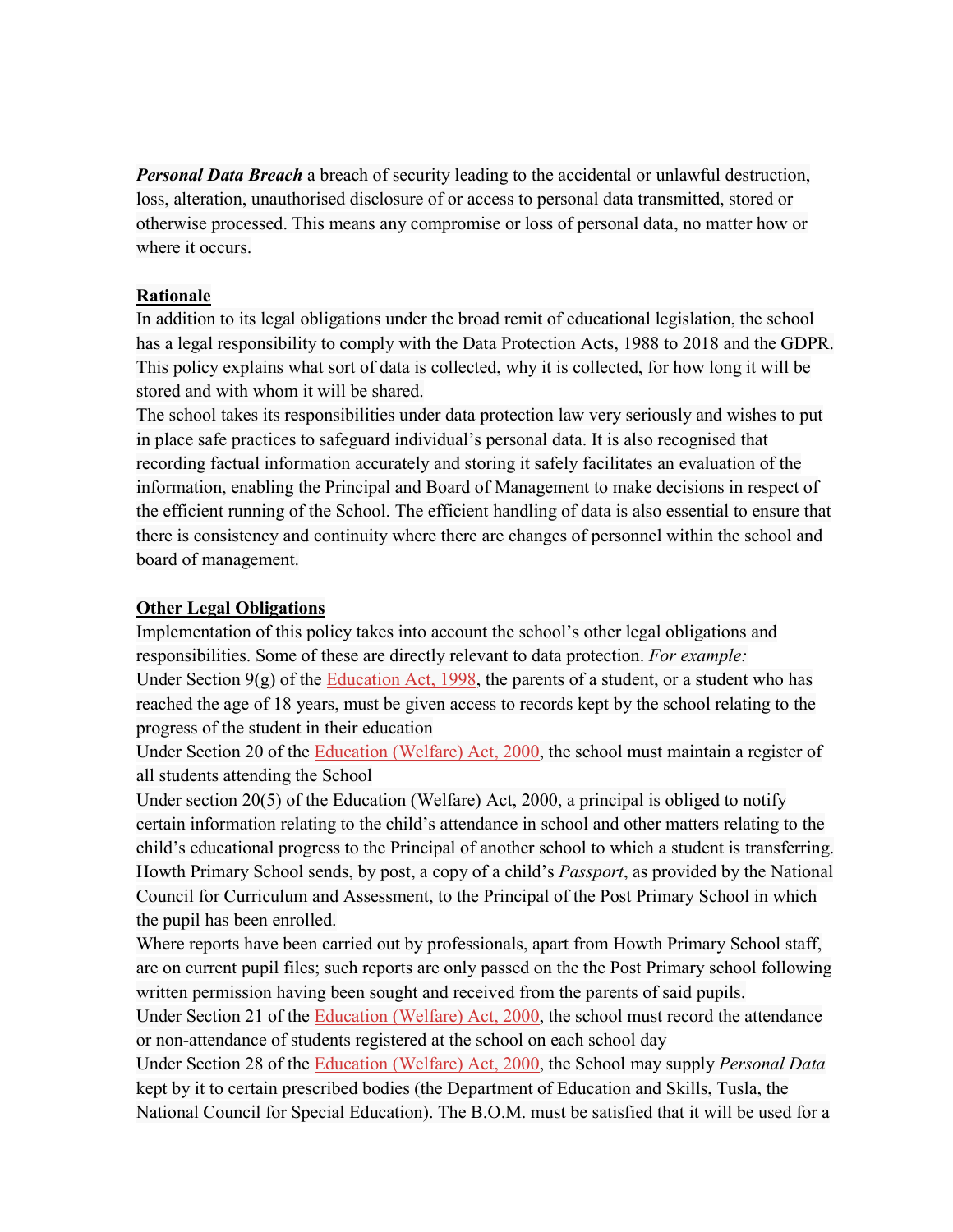'relevant purpose' (which includes recording a person's educational or training history or monitoring their educational or training progress; or for carrying out research into examinations, participation in education and the general effectiveness of education or training). Under Section 14 of the Education for Persons with Special Educational Needs Act, 2004, the school is required to furnish to the National Council for Special Education (and its employees, which would include Special Educational Needs Organisers ("SENOs")) such information as the Council may from time to time reasonably request

The Freedom of Information Act 1997 provides a qualified right to access to information held by public bodies which does not necessarily have to be "personal data" as with data protection legislation. While schools are not currently subject to freedom of information legislation, if a school has furnished information to a body covered by the Freedom of Information Act (such as the Department of Education and Skills, etc.) these records could be disclosed if a request is made.

Under Section 26(4) of the Health Act, 1947 a School shall cause all reasonable facilities (including facilities for obtaining names and addresses of pupils attending the school) to be given to a health authority who has served a notice on it of medical inspection, e.g. a dental inspection

Under *Children First Act 2015, mandated persons in schools* have responsibilities to report child welfare concerns to TUSLA - Child and Family Agency (or in the event of an emergency and the unavailability of TUSLA, to An Garda Síochána)

#### **Relationship to characteristic spirit of the School**

Howth Primary School seeks to;

enable students to develop to their full potential

provide a safe and secure environment for learning

promote respect for the diversity of values, beliefs, traditions, languages and ways of life in society.

We aim to achieve these goals while respecting the privacy and data protection rights of students, staff, parents/guardians and others who interact with us. The school wishes to achieve these aims/missions while fully respecting individuals' rights to privacy and rights under the Data Protection Acts.

### **Personal Data**

**The** *Personal Data* records held by the school may include:

### *A. Staff records:*

Categories of staff data: As well as existing members of staff (and former members of staff), these records may also relate to applicants applying for positions within the school, trainee teachers and teachers under probation. These staff records may include:

Name, address and contact details, PPS number

Name and contact details of next-of-kin in case of emergency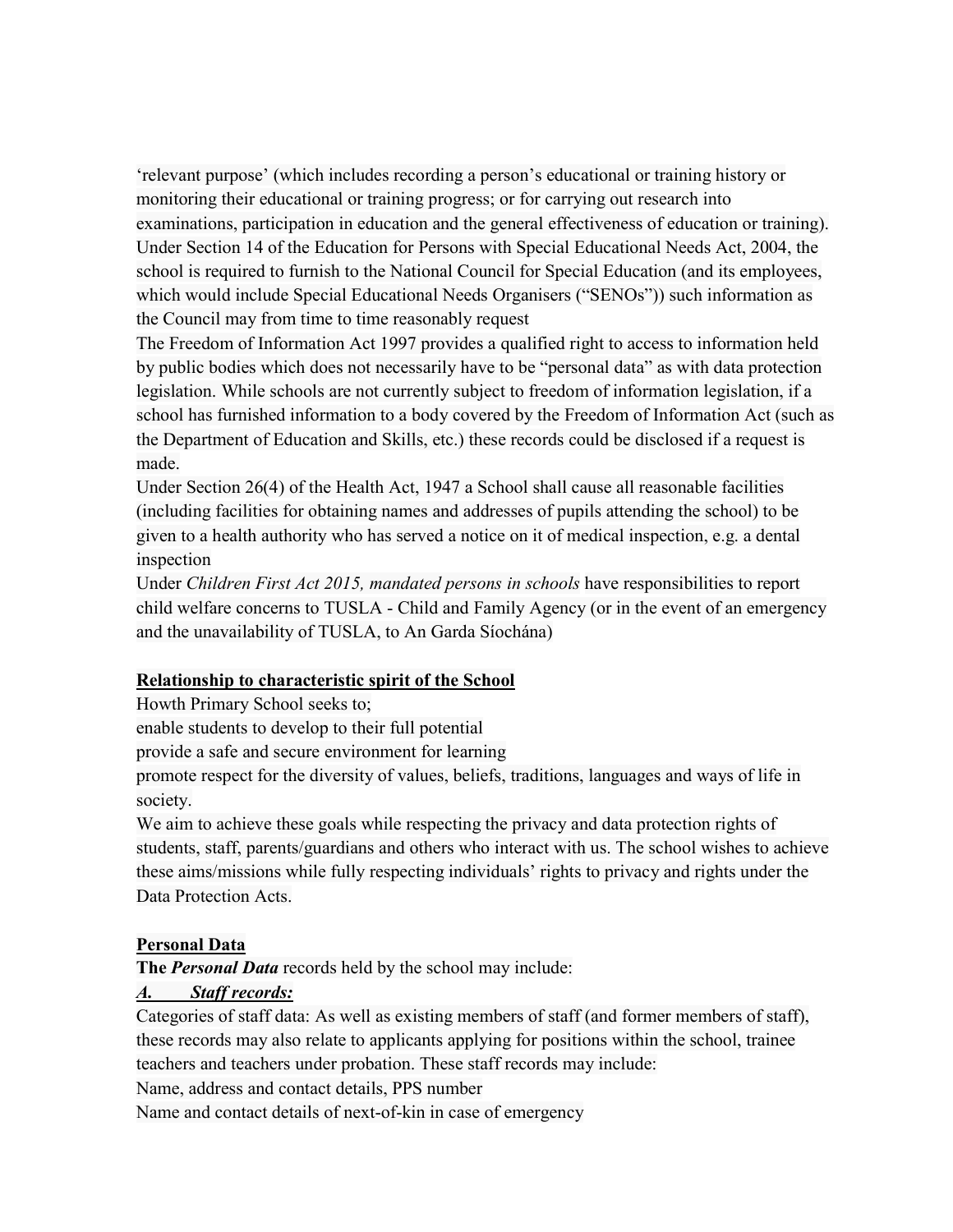Original records of application and appointment to promotion posts

Details of approved absences (career breaks, parental leave, study leave etc.)

Details of work record (qualifications, classes taught, subjects etc.)

Details of any accidents/injuries sustained on school property or in connection with the staff member carrying out their school duties

Records of any reports the school (or its employees) have made in respect of the staff member to State departments and/or other agencies under mandatory reporting legislation and/or childsafeguarding guidelines (subject to the DES Child Protection Procedures).

**Purposes**: Staff records are kept for the purposes of:

the management and administration of school business (now and in the future)

to facilitate the payment of staff, and calculate other benefits/ entitlements (including

reckonable service for the purpose of calculation of pension payments, entitlements and/or redundancy payments where relevant)

to facilitate pension payments in the future

human resources management

recording promotions made (documentation relating to promotions applied for) and changes in responsibilities etc.

to enable the school to comply with its obligations as an employer including the preservation of a safe, efficient working and teaching environment (including complying with its responsibilities under the Safety, Health and Welfare At Work Act. 2005)

to enable the school to comply with requirements set down by the Department of Education and Skills, the Revenue Commissioners, the National Council for Special Education, TUSLA, the HSE, and any other governmental, statutory and/or regulatory departments and/or agencies and for compliance with legislation relevant to the school.

**Location**: In a secure, locked filing cabinet that only personnel who are authorised to use the data can access. Employees are required to maintain the confidentiality of any data to which they have access.

**Security:.** Paper Records are kept in a secure filing cabinet in a locked office. Computer records are kept on password protected PCs and cloud based storage is protected by up to date security and enhanced data protection and controlled password protected access to information, relevant to each staff member's role/duties.

# *B. Student records:*

Categories of student data: These may include:

Information which may be sought and recorded at enrolment and may be collated and compiled during the course of the student's time in the school. These records may include:

name, address and contact details, PPS number

date and place of birth

names and addresses of parents/guardians and their contact details (including any special arrangements with regard to guardianship, custody or access)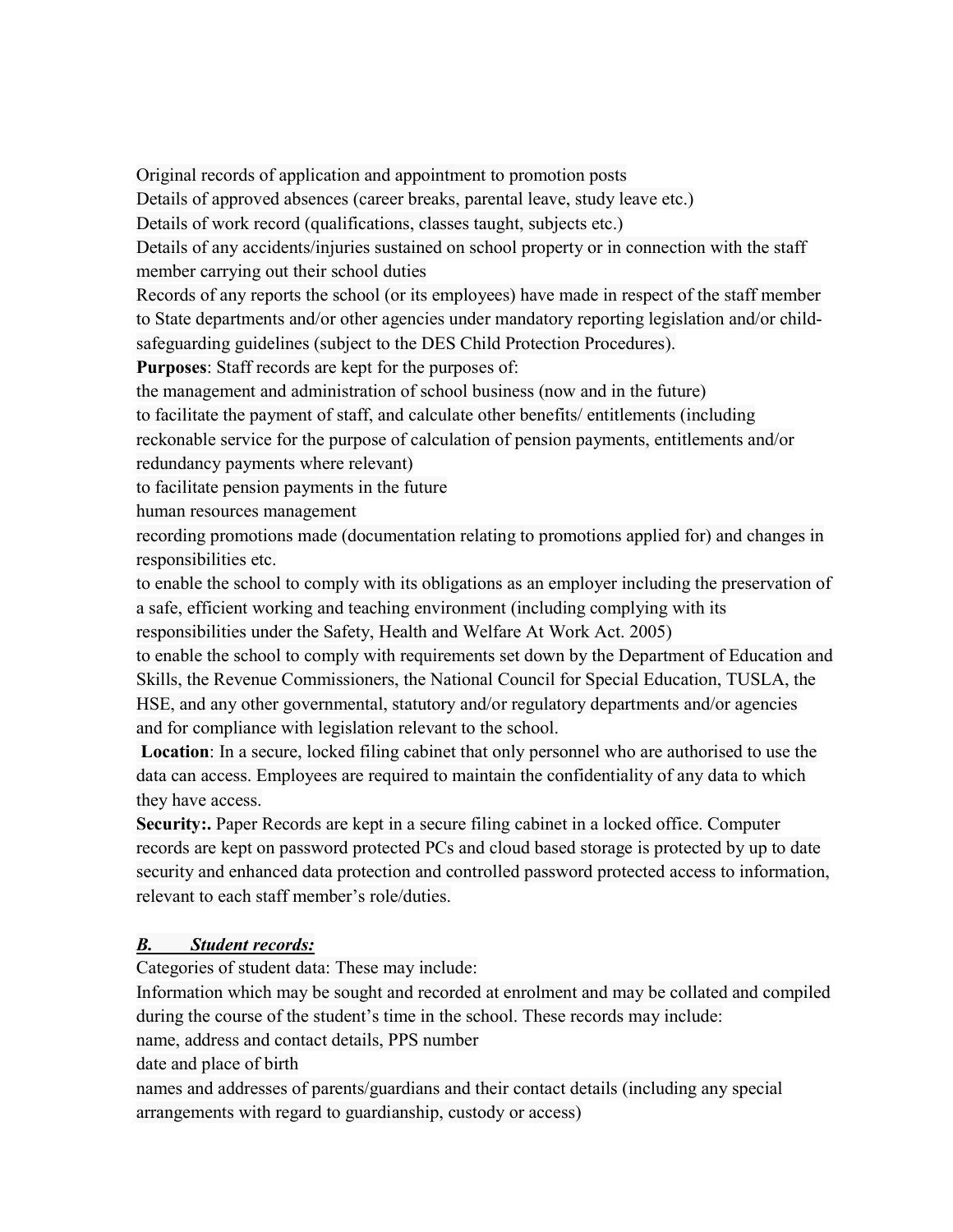religious belief racial or ethnic origin membership of the Traveller community, where relevant whether they (or their parents) are medical card holders whether English is the student's first language and/or whether the student requires English language support any relevant special conditions (e.g. special educational needs, health issues etc.) which may apply Information on previous academic record (including reports, references, assessments and other records from any previous school(s) attended by the student Psychological, psychiatric and/or medical assessments Attendance records Photographs and recorded images of students (including at school events and noting achievements) are managed in line with Policy on School Photography. Academic record – subjects studied, class assignments, examination results as recorded on official School reports Records of significant achievements Whether the student is exempt from studying Irish Records of disciplinary issues/investigations and/or sanctions imposed Other records e.g. records of any serious injuries/accidents etc. (Note: it is advisable to inform parents that a particular incident is being recorded). Records of any reports the school (or its employees) have made in respect of the student to State departments and/or other agencies under Child First Act 2015. **Purposes:** The purposes for keeping student records are: to enable each student to develop to their full potential to comply with legislative or administrative requirements to ensure that eligible students can benefit from the relevant additional teaching or financial supports to support the provision of religious instruction to enable parents/guardians to be contacted in the case of emergency or in the case of school closure, or to inform parents of their child's educational progress or to inform parents of school events etc. to meet the educational, social, physical and emotional requirements of the student photographs and recorded images of students (including at school events and noting achievements) are managed in line with policy on School Photography) are taken to celebrate school achievements, compile yearbooks, establish a school website, record school events, and to keep a record of the history of the school. Such records are taken and used in accordance with the school's "School Photography Policy" and "School Website Privacy Statement". to ensure that the student meets the school's admission criteria to ensure that students meet the minimum age requirements for attendance at Primary School.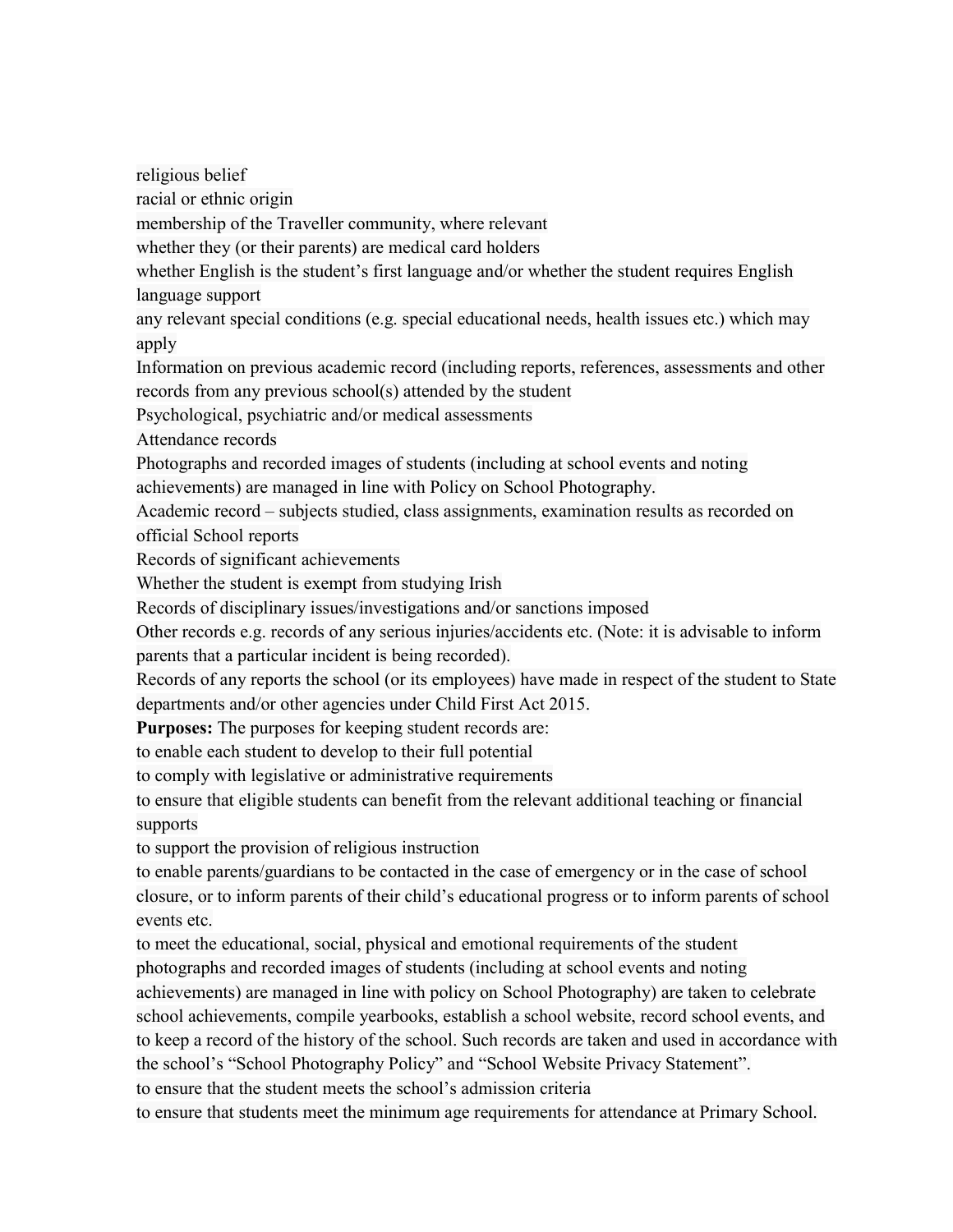to ensure that any student seeking an exemption from Irish meets the criteria in order to obtain such an exemption from the authorities

to furnish documentation/ information about the student to the Department of Education and Skills, the National Council for Special Education, TUSLA, and other Schools etc. in compliance with law and directions issued by government departments

to furnish, when requested by the student (or their parents/guardians in the case of a student under 18 years) documentation/information/ references to third-level educational institutions. Location and Security Procedures as above:

# *C. Board of management records:*

Categories of board of management data: These may include:

Name, address and contact details of each member of the board of management (including former members of the board of management)

Records in relation to appointments to the Board

Minutes of Board of Management meetings and correspondence to the Board which may include references to particular individuals.

Purposes:

To enable the Board of Management to operate in accordance with the Education Act 1998 and other applicable legislation and to maintain a record of board appointments and decisions. Location and Security Procedures as above:

# *D. Other records:*

**Creditors** 

Categories of data: the school may hold some or all of the following information about creditors (some of whom are self-employed individuals):

name

address

contact details

PPS number

tax details

bank details and

amount paid.

**Purposes:** This information is required for routine management and administration of the school's financial affairs, including the payment of invoices, the compiling of annual financial accounts and complying with audits and investigations by the Revenue Commissioners Location and Security Procedures as above:

Charity tax-back forms

(a) Categories of data: the school may hold the following data in relation to donors who have made charitable donations to the school: name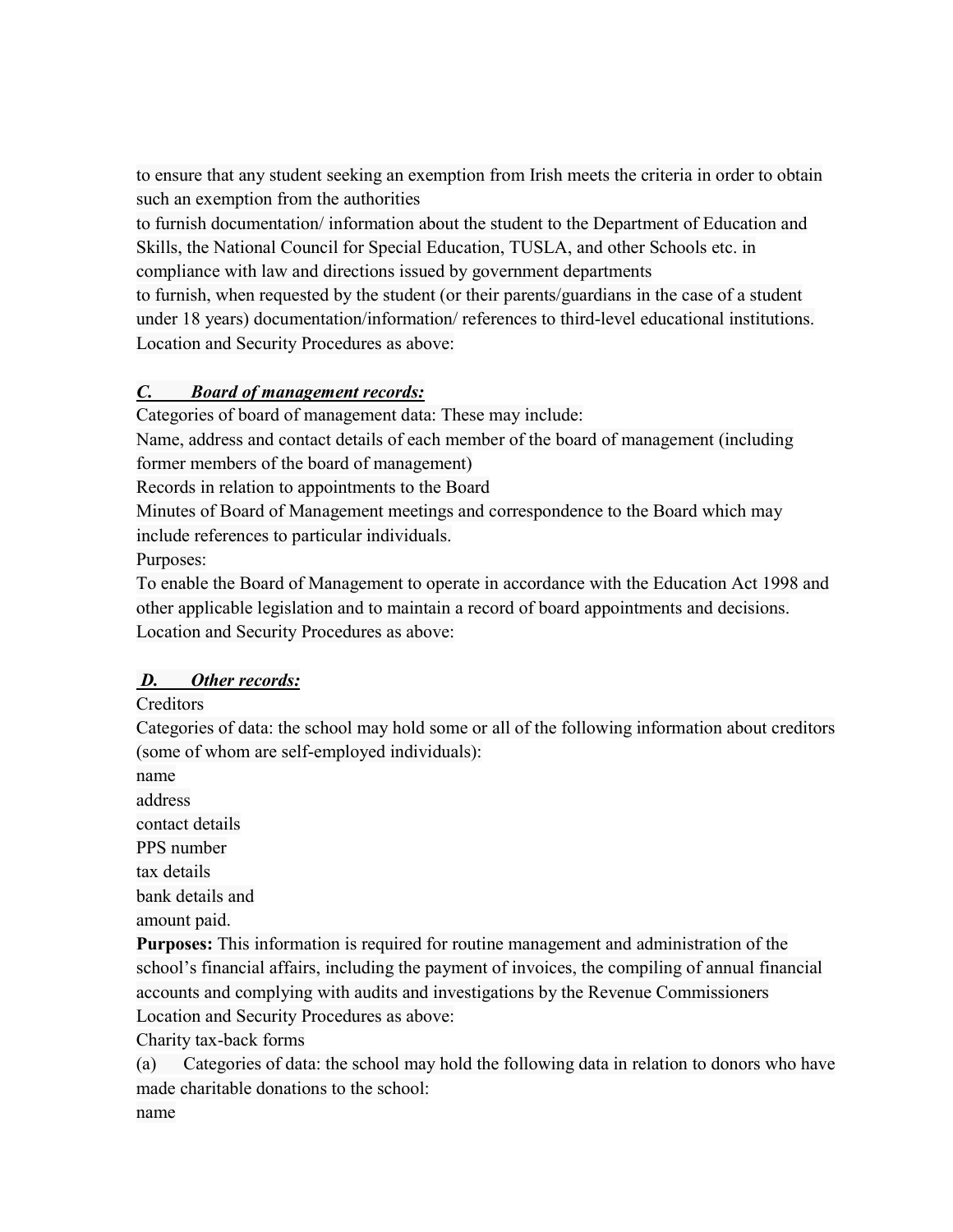address telephone number PPS number tax rate signature and

the gross amount of the donation.

(b) Purposes: Schools are entitled to avail of the scheme of tax relief for donations of money they receive. To claim the relief, the donor must complete a certificate (CHY2) and forward it to the school to allow it to claim the grossed up amount of tax associated with the donation. The information requested on the appropriate certificate is the parents name, address, PPS number, tax rate, telephone number, signature and the gross amount of the donation. This is retained by the School in the case of audit by the Revenue Commissioners.

Location and Security Procedures as above:

CCTV images/recordings

(a) Categories: CCTV is installed,

externally i.e. perimeter walls/fencing on each side of the school building and internally

 These CCTV systems may record images of staff, students and members of the public who visit the premises.

(b) Purposes: Safety and security of staff, students and visitors and to safeguard school property and equipment.

(c) Location: Cameras are located externally and internally as detailed in the CCTV Policy. Recording equipment is located in the Secretary's office.

(d) Security: Access to images/recordings is restricted to Senior Management e.g. the principal, deputy principal. Recordings are retained for 7 days, except if required for the investigation of an incident. Images/recordings may be viewed or made available to An Garda Síochána pursuant to Section 8, Data Protection Acts 1988 and 2003.

### **Examination results**

(a) Categories: The school will hold data comprising examination results in respect of its students. These include class, mid-term, annual, continuous assessment and standardised test results.

(b) Purposes: The main purpose for which these examination results are held is to monitor a student's progress and to provide a sound basis for advising them and their parents or guardians about their educational attainment levels and recommendations for the future. The data may also be aggregated for statistical/reporting purposes, such as to compile results tables. The data may be transferred to the Department of Education and Skills, the National Council for Curriculum and Assessment and such other schools to which pupils move.

Location and Security Procedures as above: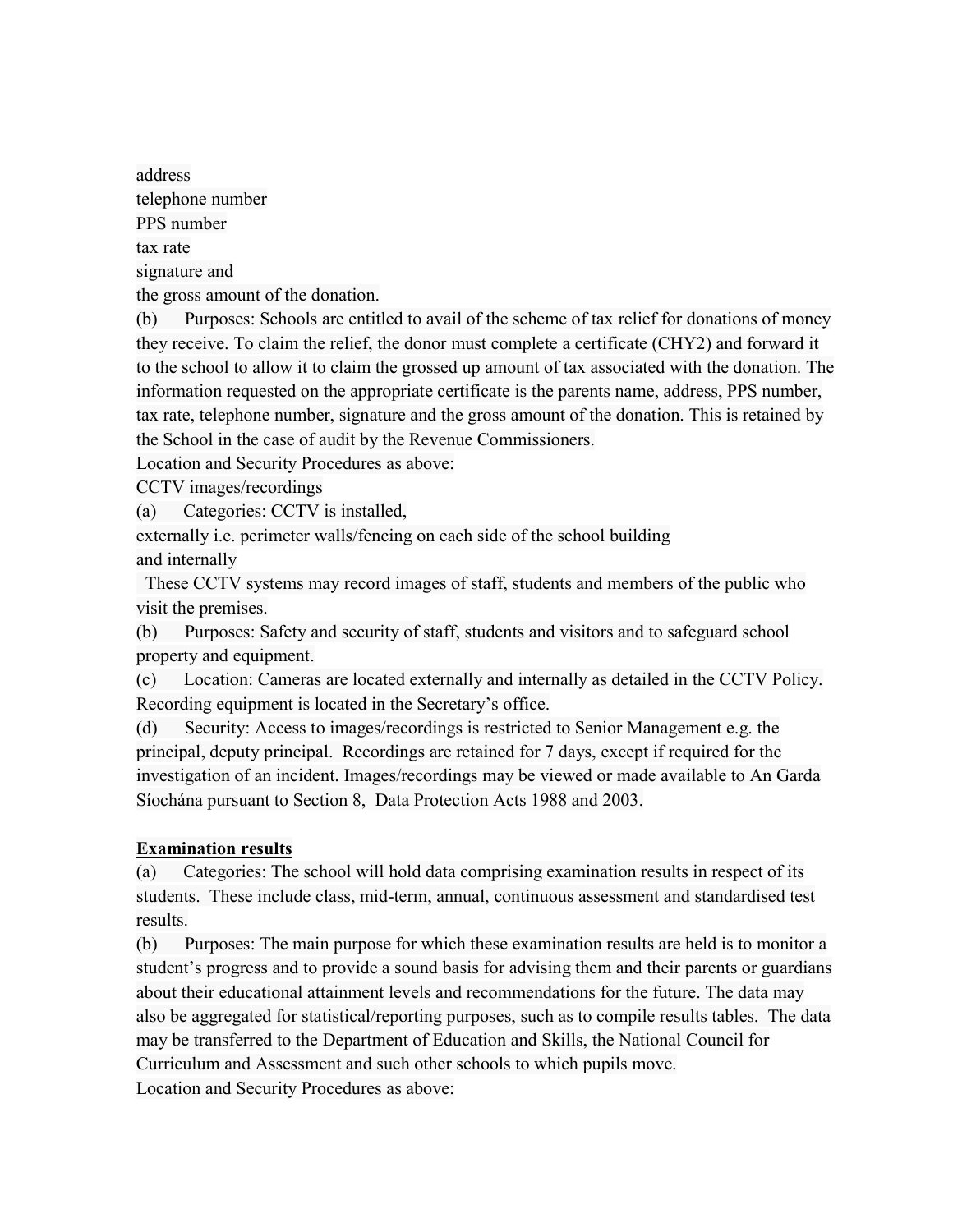Links to other policies and to curriculum delivery

Our school policies need to be consistent with one another, within the framework of the overall School Plan. Relevant school policies already in place or being developed or reviewed, shall be examined with reference to the data protection policy and any implications which it has for them shall be addressed. The following policies may be among those considered: POD: (Pupil Online Database) Collection of the data for the purposes of complying with the Department of Education and Skills pupil online database Child Protection Policy Anti-Bullying Policy Code of Behaviour Enrolment Policy ICT Acceptable Usage Policy Assessment Policy SEN / Learning Support Policy Book Rental Policy Critical Incident Policy Attendance Policy Code of Behaviour Mobile Phone Code Admissions/Enrolment Policy CCTV Policy Processing in line with data subject's rights Data in this school will be processed in line with the data subjects' rights.

#### **Data subjects have a right to:**

Know what personal data the school is keeping on them Request access to any data held about them by a data controller Prevent the processing of their data for direct-marketing purposes Ask to have inaccurate data amended Ask to have data erased once it is no longer necessary or relevant

#### **Data Processors**

Where the school uses a data processor off site,it is required by law to have a written contract in place. Howth Primary School's third party agreement specifies the conditions under which the data may be processed, the security conditions attaching to the processing of the data and that the data must be deleted or returned upon completion or termination of the contract.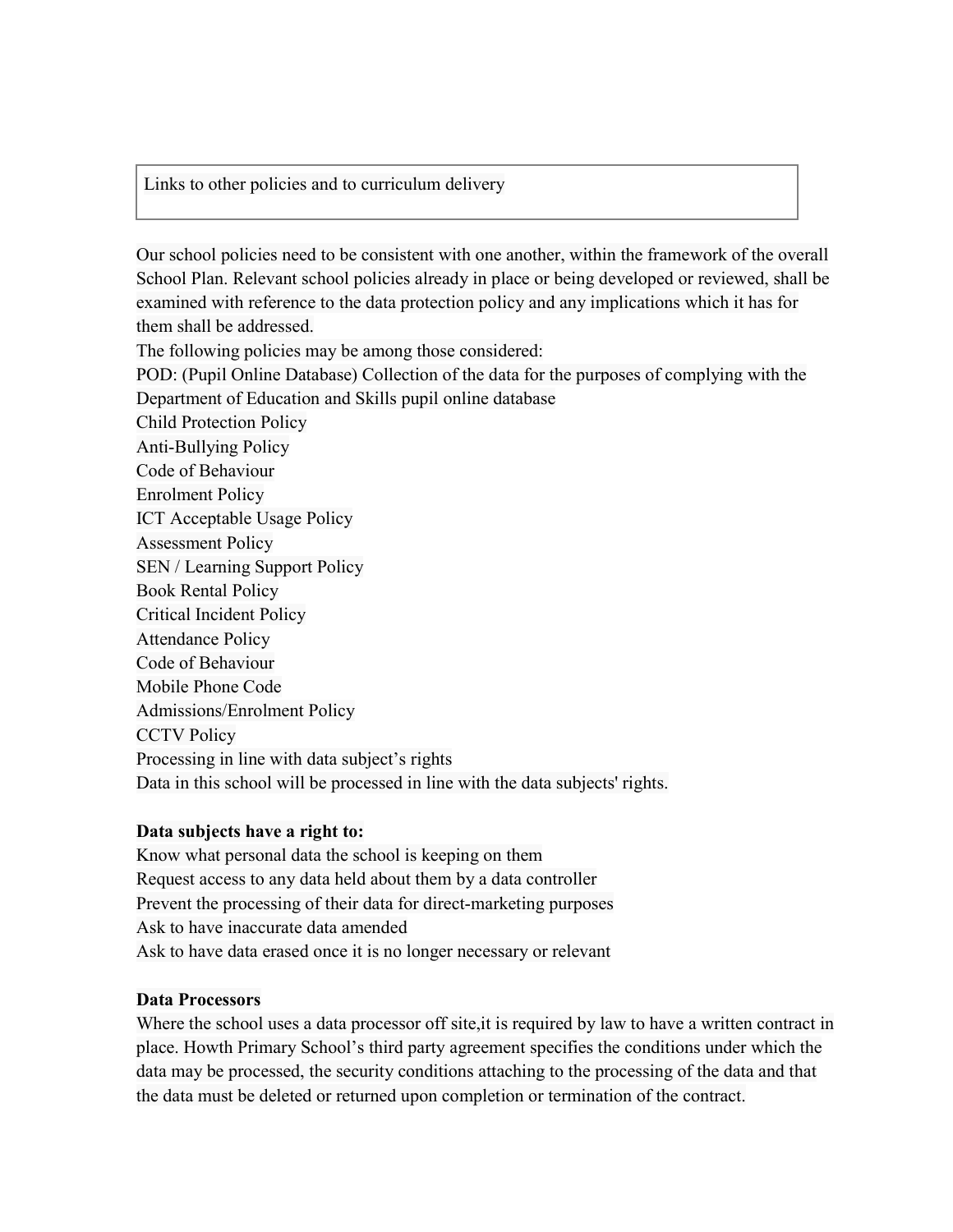#### **Personal Data Breaches**

All incidents in which personal data has been put at risk must be reported to the Office of the Data Protection Commissioner within 72 hours except where the controller determines that "the personal data breach is unlikely to result in a risk to the rights and freedoms of natural persons". When the personal data breach is likely to result in a high risk to the rights and freedoms of natural persons, the B.O.M. must communicate the personal data breach to the data subject without undue delay.

If a data processor becomes aware of a personal data breach, it must bring this to the attention of the data controller (B.O.M.) without undue delay.

### **Dealing with data access requests**

Individuals are entitled to a copy of their personal data on written request The individual is entitled to a copy of their personal data Requests must be made in writing via a Subject Access Request form Request must be responded to within 30 calendar days No fee may be charged except in exceptional circumstances where the requests are repetitive or manifestly unfounded or excessive No personal data can be supplied relating to another individual apart from the data subject. Providing information over the phone Any employee dealing with telephone enquiries should be careful about disclosing any personal information held by the school over the phone. In particular the employee should: Check the identity of the caller to ensure that information is only given to a person who is entitled to that information Suggest that the caller put their request in writing.

Refer the request to the Principal for assistance in difficult situations. No employee should feel forced into disclosing personal information.

### **Implementation arrangements, roles and responsibilities**

The Board of Management is the data controller and the Principal implements the Data Protection Policy, ensuring that staff who handle or have access to *Personal Data* are familiar with their data protection responsibilities.

The following personnel have responsibility for implementing the Data Protection Policy:

| Name                      | Responsibility                        |
|---------------------------|---------------------------------------|
| Board of management:      | Data Controller                       |
| Principal:                | <b>Implementation of Policy</b>       |
| Teaching personnel:       | Awareness of responsibilities         |
| Administrative personnel: | Security, confidentiality             |
| IT personnel:             | Security, encryption, confidentiality |

#### **Ratification & communication**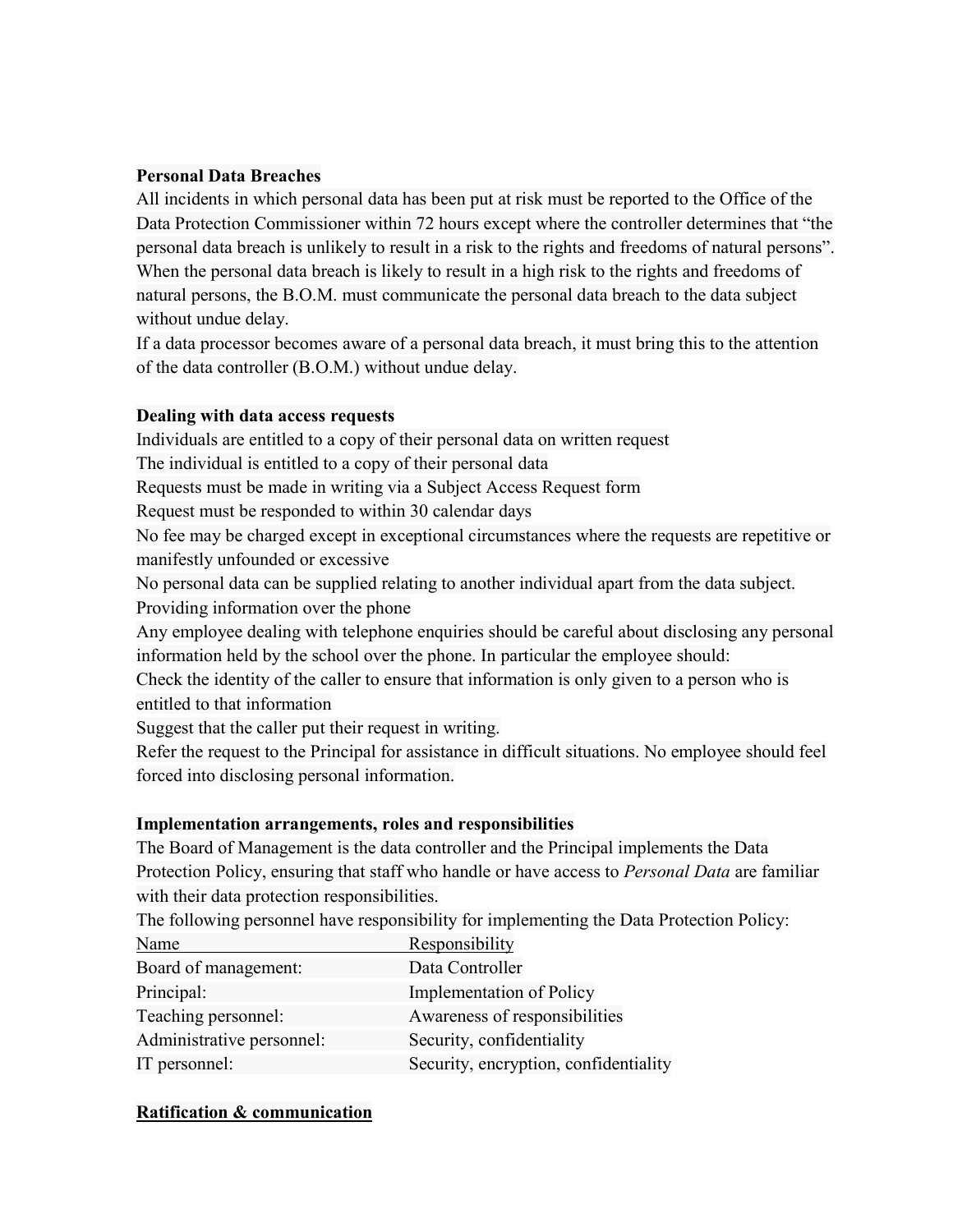When the Data Protection Policy has been ratified by the board of management, it becomes the school's agreed Data Protection Policy. It will then be dated and circulated within the school community. The entire staff must be familiar with the Data Protection Policy and ready to put it into practice in accordance with the specified implementation arrangements. It is important that all concerned are made aware of any changes implied in recording information on students, staff and others in the school community.

### **Monitoring the implementation of the policy**

The implementation of the policy shall be monitored by the principal and the board of management.

### **Reviewing and evaluating the policy**

The policy will be reviewed and evaluated after 2 years. On-going review will take cognisance of changing information or guidelines (e.g. from the Data Protection Commissioner, Department of Education and Skills or the NEWB), legislation and feedback from parents/guardians, students, school staff and others. The policy should be revised as necessary in the light of such review and evaluation and within the framework of school planning.

| Signed:        | Joe Kirwin                            |  |  |
|----------------|---------------------------------------|--|--|
|                | For and behalf of board of management |  |  |
|                |                                       |  |  |
| Date Ratified: | 04/02/2019                            |  |  |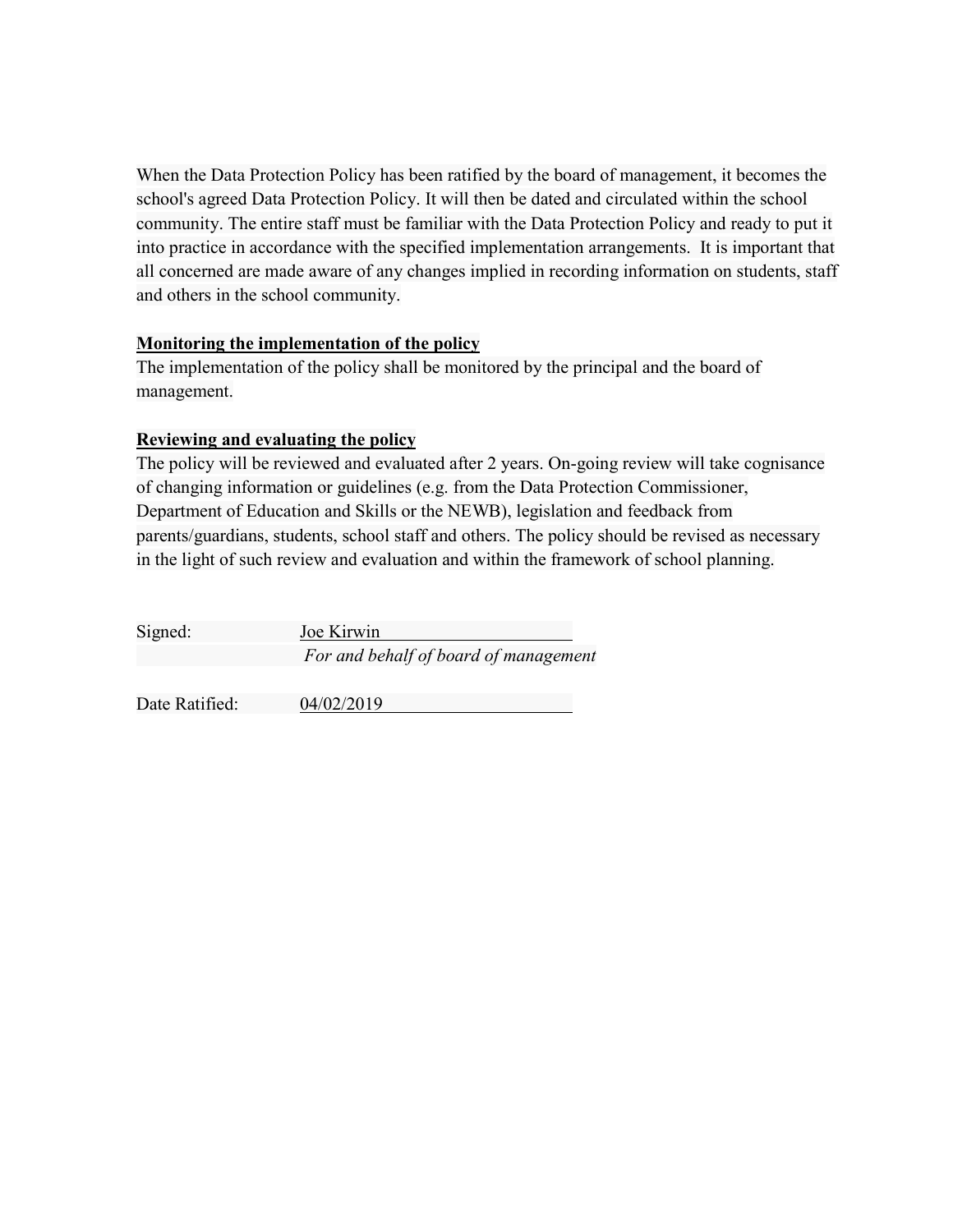# Data Access Request Form

#### **Howth Primary School**

#### *Date issued to data subject:*

**Access Request Form:** Request for a copy of Personal Data under the Data Protection Act 1988 and Data Protection (Amendment) Act 2003

#### **Important: Proof of Identity must accompany this Access Request Form (eg. official/State photographic identity document such as driver's licence, passport).**

| <b>Full Name</b>                                       |                   |  |  |  |
|--------------------------------------------------------|-------------------|--|--|--|
| Maiden Name (if name used during your school duration) |                   |  |  |  |
| Address                                                |                   |  |  |  |
| Contact number *                                       | Email addresses * |  |  |  |

*\* We may need to contact you to discuss your access request*

#### **Please tick the box which applies to you:**

| <b>Student</b>               | Parent/Guardian   Former Student<br>student<br>оf |                                  | Current Staff   Former Staff |                             |
|------------------------------|---------------------------------------------------|----------------------------------|------------------------------|-----------------------------|
| Age:<br>Year<br>group/class: | Name<br>οf<br>Student:                            | of<br>Year<br>Insert<br>leaving: |                              | Years<br>Insert<br>From/To: |

#### **Section 3 Data Access Request:**

I, …………………………………………………..[insert name] wish to be informed whether or not Howth Primary School holds personal data about me/my child and to be provided with a description of this data and to be informed of the purpose for holding such data. I am making this access request under **Section 3** of the Data Protection Acts.